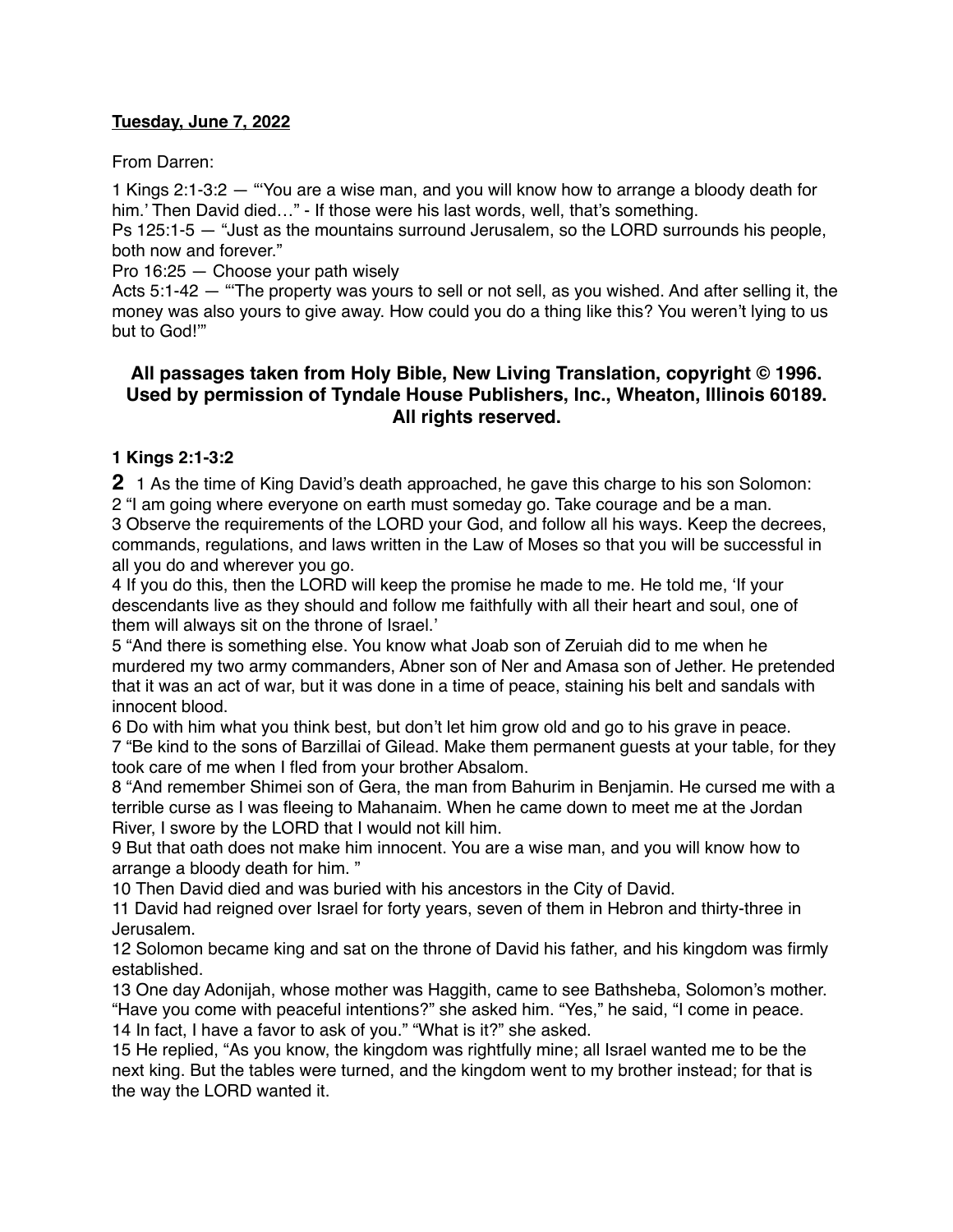16 So now I have just one favor to ask of you. Please don't turn me down." "What is it?" she asked.

17 He replied, "Speak to King Solomon on my behalf, for I know he will do anything you request. Ask him to let me marry Abishag, the girl from Shunem."

18 "All right," Bathsheba replied. "I will speak to the king for you."

19 So Bathsheba went to King Solomon to speak on Adonijah's behalf. The king rose from his throne to meet her, and he bowed down before her. When he sat down on his throne again, the king ordered that a throne be brought for his mother, and she sat at his right hand.

20 "I have one small request to make of you," she said. "I hope you won't turn me down." "What is it, my mother?" he asked. "You know I won't refuse you."

21 "Then let your brother Adonijah marry Abishag, the girl from Shunem," she replied.

22 "How can you possibly ask me to give Abishag to Adonijah?" King Solomon demanded. "You might as well ask me to give him the kingdom! You know that he is my older brother, and that he has Abiathar the priest and Joab son of Zeruiah on his side."

23 Then King Solomon made a vow before the LORD : "May God strike me and even kill me if Adonijah has not sealed his fate with this request.

24 The LORD has confirmed me and placed me on the throne of my father, David; he has established my dynasty as he promised. So as surely as the LORD lives, Adonijah will die this very day!"

25 So King Solomon ordered Benaiah son of Jehoiada to execute him, and Adonijah was put to death.

26 Then the king said to Abiathar the priest, "Go back to your home in Anathoth. You deserve to die, but I will not kill you now, because you carried the Ark of the Sovereign LORD for David my father and you shared all his hardships."

27 So Solomon deposed Abiathar from his position as priest of the LORD, thereby fulfilling the prophecy the LORD had given at Shiloh concerning the descendants of Eli.

28 Joab had not joined Absalom's earlier rebellion, but he had joined Adonijah's rebellion. So when Joab heard about Adonijah's death, he ran to the sacred tent of the LORD and grabbed on to the horns of the altar.

29 When this was reported to King Solomon, he sent Benaiah son of Jehoiada to execute him. 30 Benaiah went to the sacred tent of the LORD and said to Joab, "The king orders you to come out!" But Joab answered, "No, I will die here." So Benaiah returned to the king and told him what Joab had said.

31 "Do as he said," the king replied. "Kill him there beside the altar and bury him. This will remove the guilt of Joab's senseless murders from me and from my father's family.

32 The LORD will repay him for the murders of two men who were more righteous and better than he. For my father knew nothing about the deaths of Abner son of Ner, commander of the army of Israel, and of Amasa son of Jether, commander of the army of Judah.

33 May their blood be on Joab and his descendants forever, and may the LORD grant peace forever to David, his descendants, his dynasty, and his throne."

34 So Benaiah son of Jehoiada returned to the sacred tent and killed Joab, and he was buried at his home in the wilderness.

35 Then the king appointed Benaiah to command the army in place of Joab, and he installed Zadok the priest to take the place of Abiathar.

36 The king then sent for Shimei and told him, "Build a house here in Jerusalem and live there. But don't step outside the city to go anywhere else.

37 On the day you so much as cross the Kidron Valley, you will surely die; and your blood will be on your own head."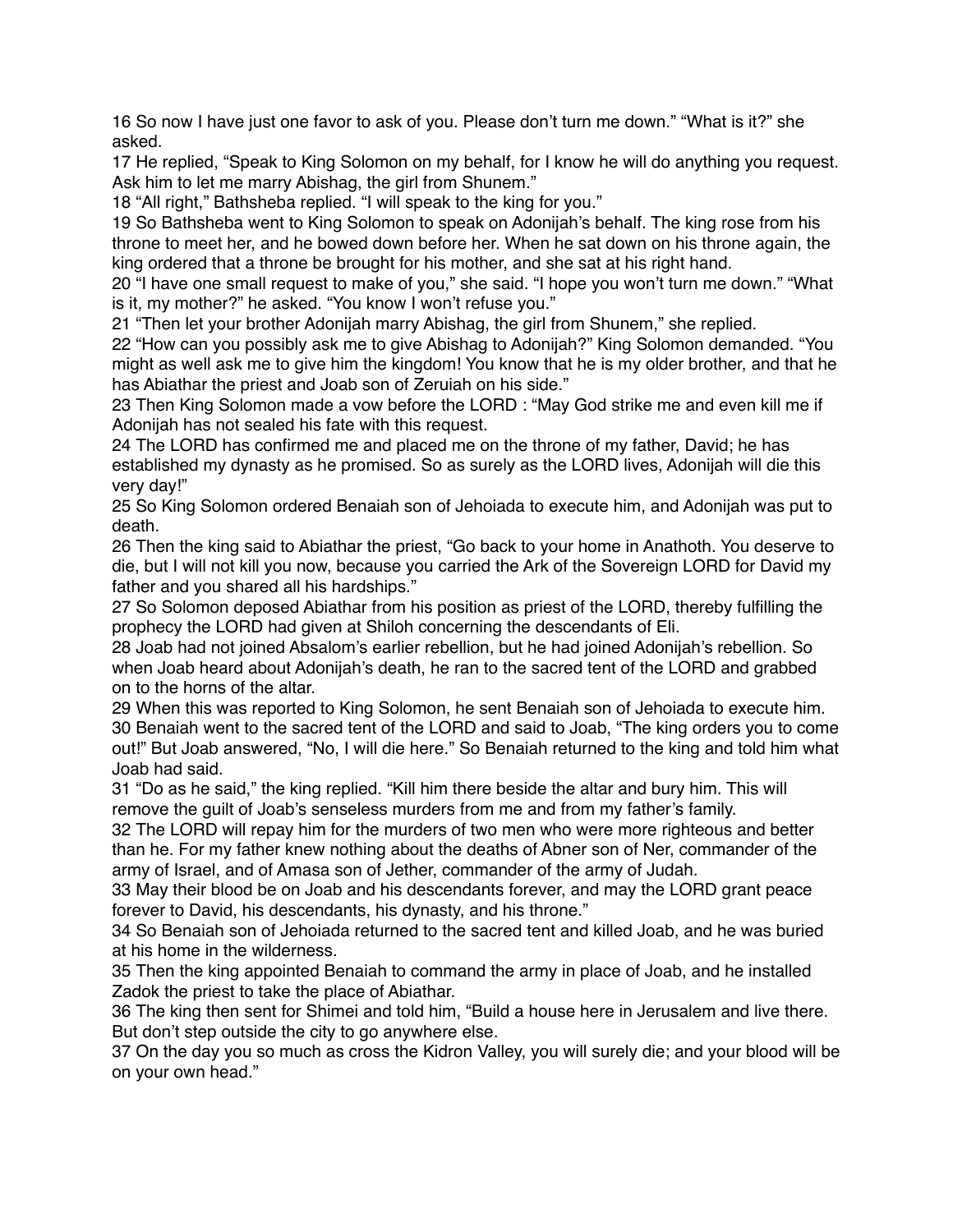38 Shimei replied, "Your sentence is fair; I will do whatever my lord the king commands." So Shimei lived in Jerusalem for a long time.

39 But three years later two of Shimei's slaves ran away to King Achish son of Maacah of Gath. When Shimei learned where they were,

40 he saddled his donkey and went to Gath to search for them. When he found them, he brought them back to Jerusalem.

41 Solomon heard that Shimei had left Jerusalem and had gone to Gath and returned. 42 So the king sent for Shimei and demanded, "Didn't I make you swear by the LORD and warn you not to go anywhere else or you would surely die? And you replied, 'The sentence is fair; I will do as you say.'

43 Then why haven't you kept your oath to the LORD and obeyed my command?"

44 The king also said to Shimei, "You certainly remember all the wicked things you did to my father, David. May the LORD now bring that evil on your own head.

45 But may I, King Solomon, receive the LORD 's blessings, and may one of David's descendants always sit on this throne in the presence of the LORD ."

46 Then, at the king's command, Benaiah son of Jehoiada took Shimei outside and killed him. So the kingdom was now firmly in Solomon's grip.

**3** 1 Solomon made an alliance with Pharaoh, the king of Egypt, and married one of his daughters. He brought her to live in the City of David until he could finish building his palace and the Temple of the LORD and the wall around the city.

2 At that time the people of Israel sacrificed their offerings at local places of worship, for a temple honoring the name of the LORD had not yet been built.

## **Psalm 125:1-5**

**125** 1 Those who trust in the LORD are as secure as Mount Zion; they will not be defeated but will endure forever.

2 Just as the mountains surround Jerusalem, so the LORD surrounds his people, both now and forever.

3 The wicked will not rule the land of the godly, for then the godly might be tempted to do wrong. 4 O LORD, do good to those who are good, whose hearts are in tune with you.

5 But banish those who turn to crooked ways, O LORD . Take them away with those who do evil. May Israel have peace!

## **Proverbs 16:25**

**16** 25 There is a path before each person that seems right, but it ends in death.

## **Acts 5:1-42**

**5** 1 But there was a certain man named Ananias who, with his wife, Sapphira, sold some property.

2 He brought part of the money to the apostles, claiming it was the full amount. With his wife's consent, he kept the rest.

3 Then Peter said, "Ananias, why have you let Satan fill your heart? You lied to the Holy Spirit, and you kept some of the money for yourself.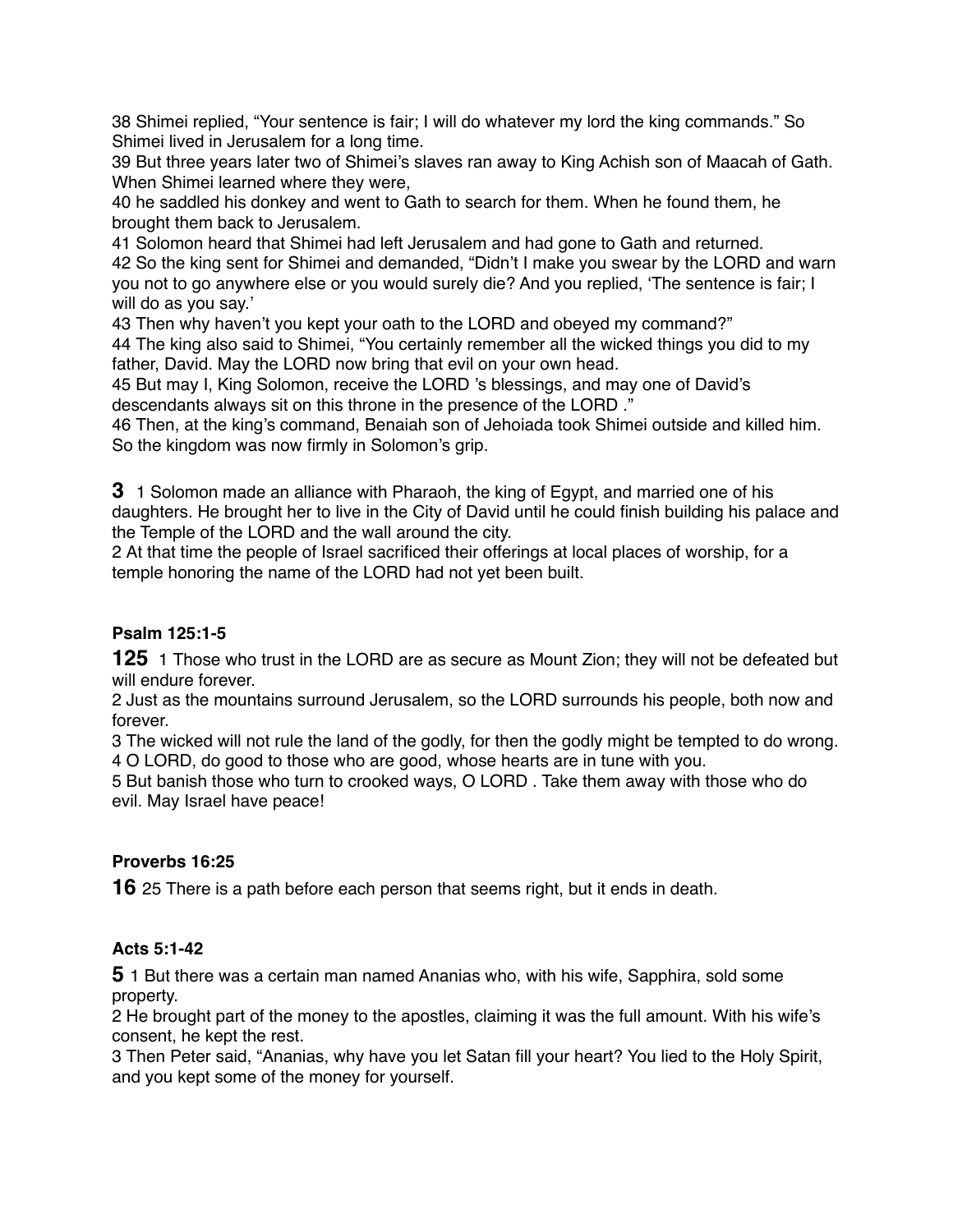4 The property was yours to sell or not sell, as you wished. And after selling it, the money was also yours to give away. How could you do a thing like this? You weren't lying to us but to God!" 5 As soon as Ananias heard these words, he fell to the floor and died. Everyone who heard about it was terrified.

6 Then some young men got up, wrapped him in a sheet, and took him out and buried him. 7 About three hours later his wife came in, not knowing what had happened.

8 Peter asked her, "Was this the price you and your husband received for your land?" "Yes," she replied, "that was the price."

9 And Peter said, "How could the two of you even think of conspiring to test the Spirit of the Lord like this? The young men who buried your husband are just outside the door, and they will carry you out, too."

10 Instantly, she fell to the floor and died. When the young men came in and saw that she was dead, they carried her out and buried her beside her husband.

11 Great fear gripped the entire church and everyone else who heard what had happened.

12 The apostles were performing many miraculous signs and wonders among the people. And all the believers were meeting regularly at the Temple in the area known as Solomon's Colonnade.

13 But no one else dared to join them, even though all the people had high regard for them. 14 Yet more and more people believed and were brought to the Lord—crowds of both men and women.

15 As a result of the apostles' work, sick people were brought out into the streets on beds and mats so that Peter's shadow might fall across some of them as he went by.

16 Crowds came from the villages around Jerusalem, bringing their sick and those possessed by evil spirits, and they were all healed.

17 The high priest and his officials, who were Sadducees, were filled with jealousy.

18 They arrested the apostles and put them in the public jail.

19 But an angel of the Lord came at night, opened the gates of the jail, and brought them out. Then he told them,

20 "Go to the Temple and give the people this message of life!"

21 So at daybreak the apostles entered the Temple, as they were told, and immediately began teaching. When the high priest and his officials arrived, they convened the high council —the full assembly of the elders of Israel. Then they sent for the apostles to be brought from the jail for trial.

22 But when the Temple guards went to the jail, the men were gone. So they returned to the council and reported,

23 "The jail was securely locked, with the guards standing outside, but when we opened the gates, no one was there!"

24 When the captain of the Temple guard and the leading priests heard this, they were perplexed, wondering where it would all end.

25 Then someone arrived with startling news: "The men you put in jail are standing in the Temple, teaching the people!"

26 The captain went with his Temple guards and arrested the apostles, but without violence, for they were afraid the people would stone them.

27 Then they brought the apostles before the high council, where the high priest confronted them.

28 "We gave you strict orders never again to teach in this man's name!" he said. "Instead, you have filled all Jerusalem with your teaching about him, and you want to make us responsible for his death!"

29 But Peter and the apostles replied, "We must obey God rather than any human authority.